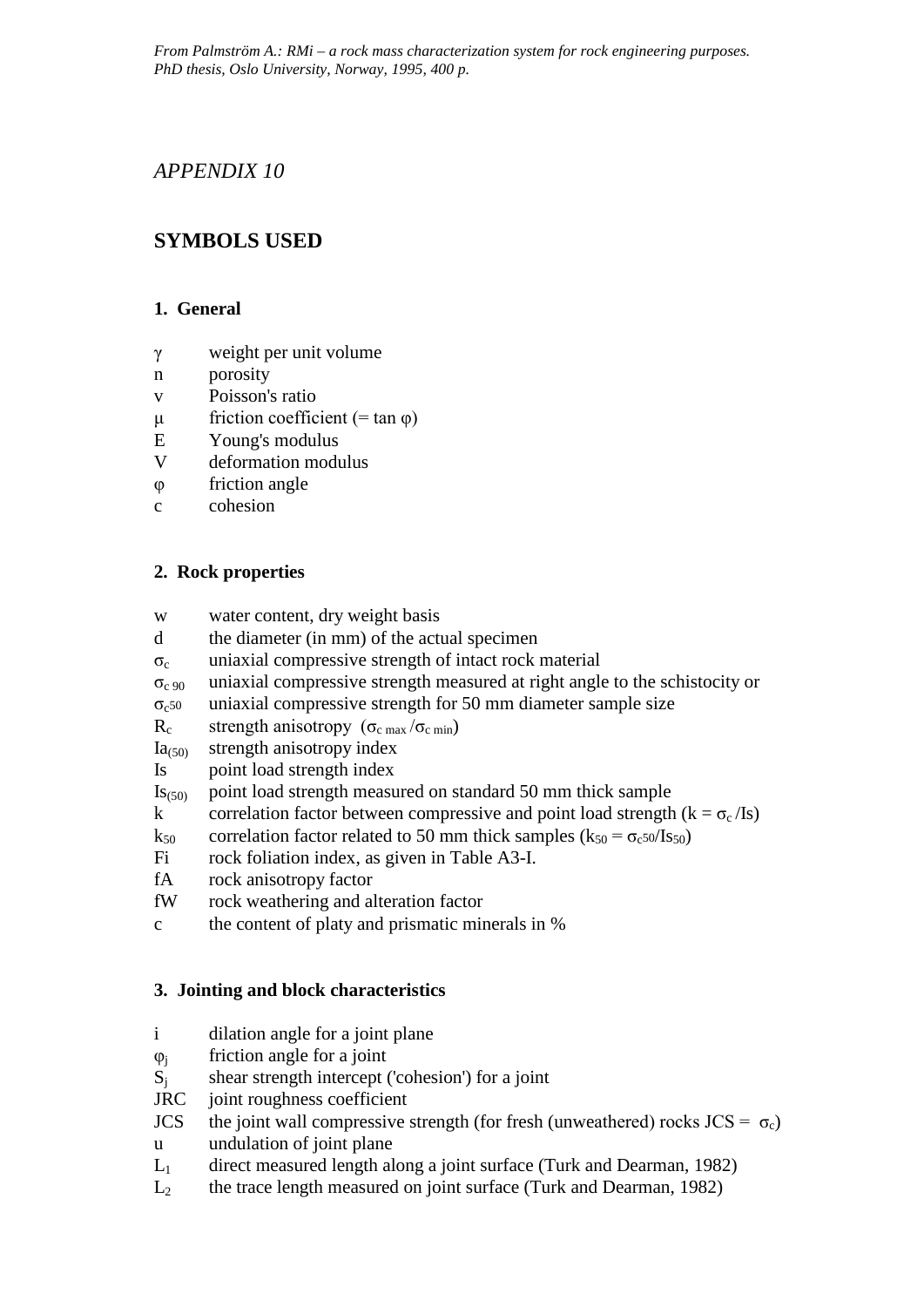| γ                       | angle between joint sets                                                                                |
|-------------------------|---------------------------------------------------------------------------------------------------------|
| S                       | spacing of joints within a set                                                                          |
| $\mathbf{S}_{\text{a}}$ | average joint spacing                                                                                   |
|                         | S1, S2, S3 spacing in various joint sets                                                                |
| $\alpha$ 2              | ratio between medium joint spacing and minimum spacing (S2/S1)                                          |
| $\alpha$ 3              | ratio between maximum joint spacing and minimum spacing (S3/S1)                                         |
| a3                      | length of the block                                                                                     |
| a1                      | thickness of the block.                                                                                 |
| $\beta$                 | block shape factor                                                                                      |
| $\beta_e$               | estimated block shape factor from $\beta_e = \beta_o + 7(\alpha 3 - 1) = 27 + 7(\alpha 3/\alpha 1 - 1)$ |
| $\beta_{o}$             | the lowest value of $\beta$ , i.e. $\beta = 27$ for a cubical (equidimensional) blocks                  |
| $\mathbf{J}\mathbf{v}$  | volumetric joint count (= the number of joints per $m3$ )                                               |
| wJd                     | weighted joint density                                                                                  |
| $_{\text{Ib}}$          | block size index (eq. block diameter) introduced by ISRM (1978).                                        |
| Db                      | block diameter applied in rock support assessments (= $\sqrt[3]{\text{y}_b}$ )                          |
| $Db_e$                  | eq. block diameter                                                                                      |
| Vb                      | block volume                                                                                            |
| $Vb_{o}$                | block volume delimited by 3 joint sets intersecting at right angles                                     |
| A                       | the size of the observation area (in $m^2$ , see Fig. A3-27)                                            |
| na                      | number of joints on an observation area with length L <sub>i</sub>                                      |
| $na*$                   | number of joints adjusted for the length and size of observation area (see                              |
|                         | eq. $(A3-32a)$                                                                                          |
| Na                      | 2-D joint frequency, i.e. the number of joints in a defined area, $Na = na/A$                           |
| N1                      | 1-D joint frequency, i.e. the number of joints intersecting a defined length along a                    |
|                         | line or borehole                                                                                        |
| Nr                      | the number of random joints in the observation area                                                     |
| $N_{\alpha}$            | number of joints intersected at an angle $\alpha$                                                       |
| $N_{90}$                | the number of joints with the same orientation which would have been observed at                        |
|                         | an intersection angle of 90°                                                                            |
| $n_j$                   | the rating for joint sets applied in eq. $(A3-20$ and $(A3-21)$                                         |
| ka                      | correlation factor from 2-D frequency measurement to 3-D (volume) (see                                  |
|                         | Fig. A3-25c and eq. (A3-32b))                                                                           |
| kl                      | correlation factor from 1-D frequency measurement to 3-D (volume) (see                                  |
|                         | Fig. A3-26 and eq. (A3-33))<br>1/ka for 2-D observations on rock surfaces                               |
| ca                      | 1/kl for 1-D observations of scanlines or drill cores                                                   |
| cl<br>L                 |                                                                                                         |
| $\delta$                | length of the measured section along core or line, see Fig. A3-27                                       |
|                         | the angle between the observation plane (or drill core) and the individual joint,                       |
|                         | which is used in the weighted joint density method                                                      |

 $f_i$  factor for the angle between joint and observation plane (or  $(1/\sin\delta_i)$ ) used in the weighted joint density measurement, as given in Table A3-31

# **4. Stresses and related parameters**

- $\sigma$ <sub>o</sub> initial stress
- σ<sub>1</sub>, σ<sub>2</sub>, σ<sub>3</sub> principal stresses; σ<sub>1</sub> > σ<sub>2</sub> > σ<sub>3</sub>
	- $\sigma_{\min}$  minimal principal stress
	- $\sigma_{\text{max}}$  maximum principal stress
	- $\sigma_1$ ' the major principal effective stress at failure.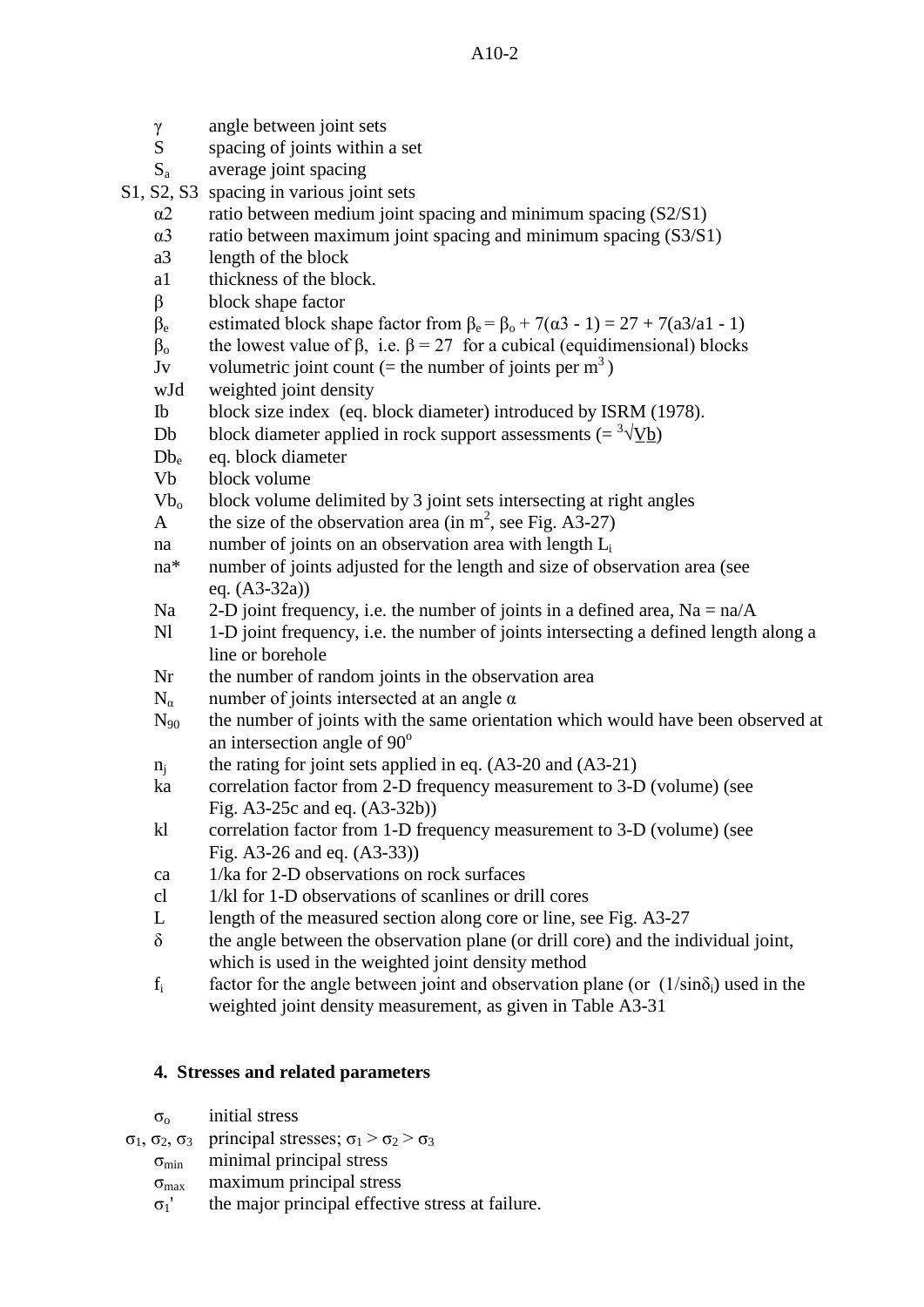- $\sigma_3$  the minor principal effective stress
- $\sigma_{\rm n}$  normal stress

 $p_z$  or  $p_y$  vertical stress

- ph horizontal stress
- *p0* in situ hydrostatic rock stress
- $\sigma_{\theta}$  tangential stress around underground openings
- $\sigma_{r}$  radial stress around underground openings
- $\sigma_{\theta w}$  tangential wall stress
- $\sigma_{\theta r}$  tangential roof stress
- τ shear stress at failure
- $\Phi_i$ <sup>'</sup> instantaneous friction angle
- c cohesion
- *c*i' instantaneous cohesive strength
- k ratio of horizontal and vertical stresses  $(p_h / p_v)$
- *f* the gradient of line in the  $-\epsilon_3^p$ ,  $\epsilon_1^p$  diagram (Fig. 8-4)

#### **5. Refraction seismic properties and features**

- $V_p$  longitudinal (compressional) wave velocity<br> $V_s$  shear wave velocity
- shear wave velocity
- $V_1$  sonic velocity in water
- $V_f$  longitudinal sonic velocitive measured in the field
- $V_1$  longitudinal sonic velocity measured in the laboratory
- $V_{\parallel}$ ,  $V_{\perp}$  wave propagation parallel and across layers/schistocity
	- v seismic velocity measured in the field
	- $V_0$  basic seismic velocity (km/s) for intact rock under the same stress level as in the field (measured in the laboratory)
	- $V_n$  maximum or 'natural' velocity in crack- and joint-free rock under the same stress level as in the field. Natural velocities for some fresh rocks measured in the laboratory are shown in Table A3-33
	- a, b constants related to the local ground conditions (rock material, stress condition, jointing features etc.)for in-situ seismic velocities
	- ks factor representing in-situ conditions in seismic velocity assessments
- $Nl_1$ ,  $v_1$  and  $Nl_2$ ,  $v_2$  corresponding values of joints/m and in-situ longitudinal velocity, respectively, for two pairs of measurements
	- SVR 'seismic velocity ratio' (SVR =  $V_f/V_l$ )
	- VI sonic velocity index  $(VI = SVR<sup>2</sup>)$

#### **6. Rock mass properties and features**

- $\sigma_{\rm cm}$  the compressive strength the rock mass,
- *m* undisturbed material constant in the original Hoek-Brown failure criterion
- m disturbed material constant in the original Hoek-Brown failure criterion
- *mr* material constants in the Hoek-Brown failure criterion for *broken* rock mass
- *mi* material constants in the Hoek-Brown failure criterion for intact rock
- $m_b$  constant in the modified Hoek-Brown failure criterion (1992)
- *s* undisturbed material constant in the original Hoek-Brown failure criterion
- s disturbed material constant in the original Hoek-Brown failure criterion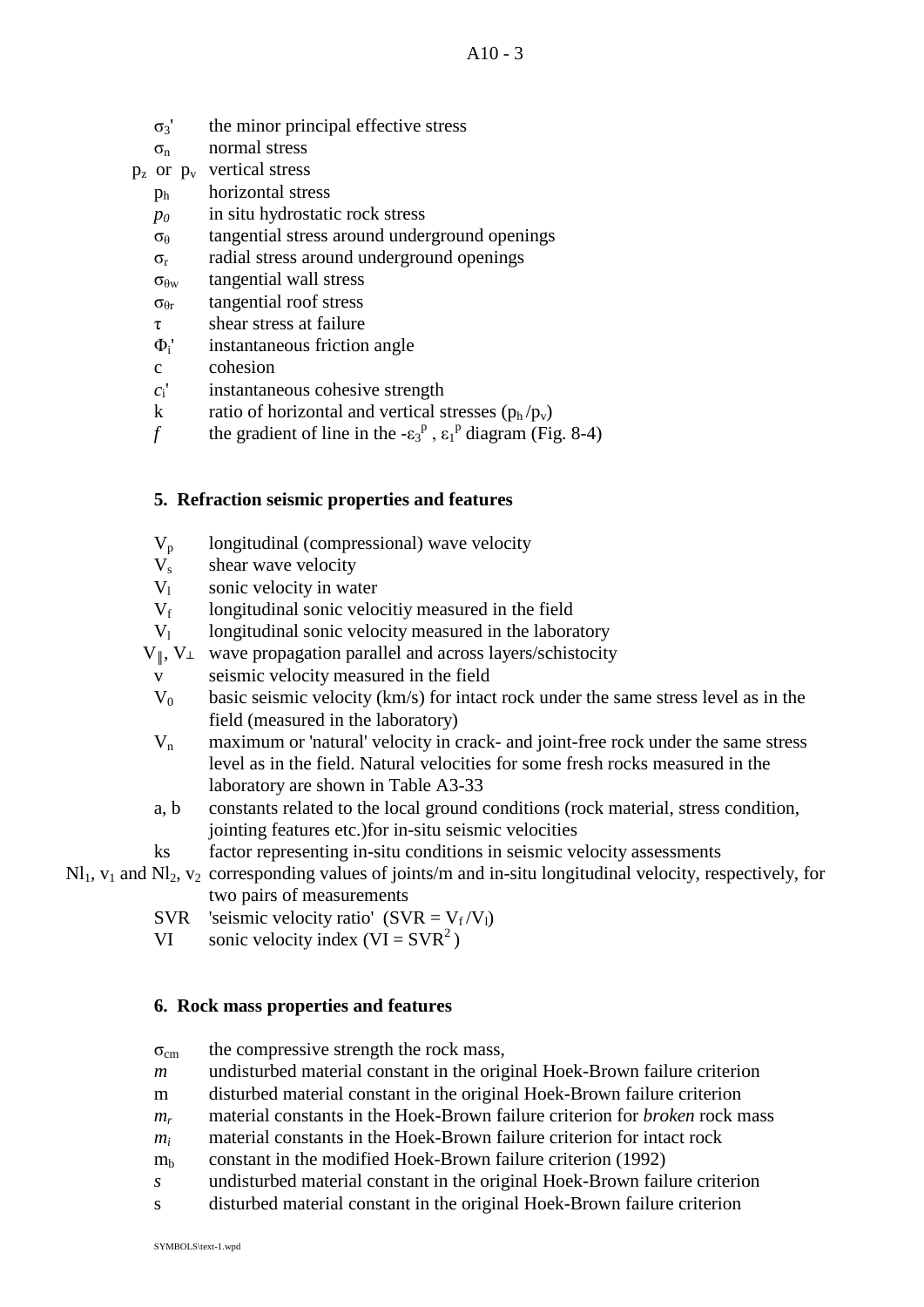- *sr* material constants in the Hoek-Brown failure criterion for *broken* rock mass
- *a* constant in the modified Hoek-Brown failure criterio (1992)
- $C_g$  the reduction factor which Hansagi named 'gefüge-factor' (joint factor) being "*representative for the jointed effect of a rock mass*".
- 6.1 Classification systems and parameters
- RSR rock structure rating
- RMR rock mass rating in the Geomechanics classification system
- RQD rock quality designation
- Q rock mass quality value in the Q classification system
- Jn factor for joint set number in the Q-system
- Jr factor for joint roughness in the Q-system
- Ja factor for joint alteration and filling in the Q-system
- Jw factor for joint water pressure or inflow in the Q-system
- SRF stress reduction factor in the Q-system
- ESR excavation support ratio in the Q-system

#### 6.2 Parameters and features in the Rock Mass index (RMi)

- jR joint roughness factor, representing the small and large scale unevenness of the joint surface ( $iR = iw \times i$ s)
- js joint smoothness factor (small scale evenness of joint surface)
- jw joint waviness factor (large scale planarity of joint wall)
- jA joint alteration factor, characterizing the strength of the joint surface
- jL joint length and continuity (joint termination) factor
- jC ioint condition factor (combination of jR, jA and jL)
- JP jointing parameter (i.e. combination of jC and Vb)
- D factor in eq. (4-4) to calculate the jointing parameter [JP ( $D = 0.37 \times iC^{-0.2}$ )]

## **7. Parameters in the RMi rock support method**

- z the depth of the actual location below surface
- Db equivalent block diameter
- $CF$  continuity factor for the rock mass ( $CF =$  tunnel size/block size)
- Cg competency factor for continuous ground (Cg = RMi  $/\sigma_c$ )
- Gc ground condition factor for discontinuous ground  $(Gc = JP \times SL)$
- SL stress level factor used for discontinuous ground
- Sr size ratio  $(Sr = CF \times Co)$
- Co orientation factor for joints and zones
- C gravity adjustment factor (of Gc) for tunnel walls (Milne and Potvin, 1992)
- $\alpha$  the strike between tunnel surface and discontinuity
- $\beta$  the dip between tunnel roof (or floor) and discontinuity
- Tz the width (thickness) of weakness zone
- Ts the width (thickness) of singularity
- $\sigma_{cz}$  compressive strength of rock material in weakness zone
- $JP<sub>a</sub>$  the jointing parameter of the rock masses adjacent to the weakness zone
- $Gc<sub>z</sub>$  the ground condition factor for zones with  $Tz < JP<sub>a</sub> \times \sigma_{cz}$